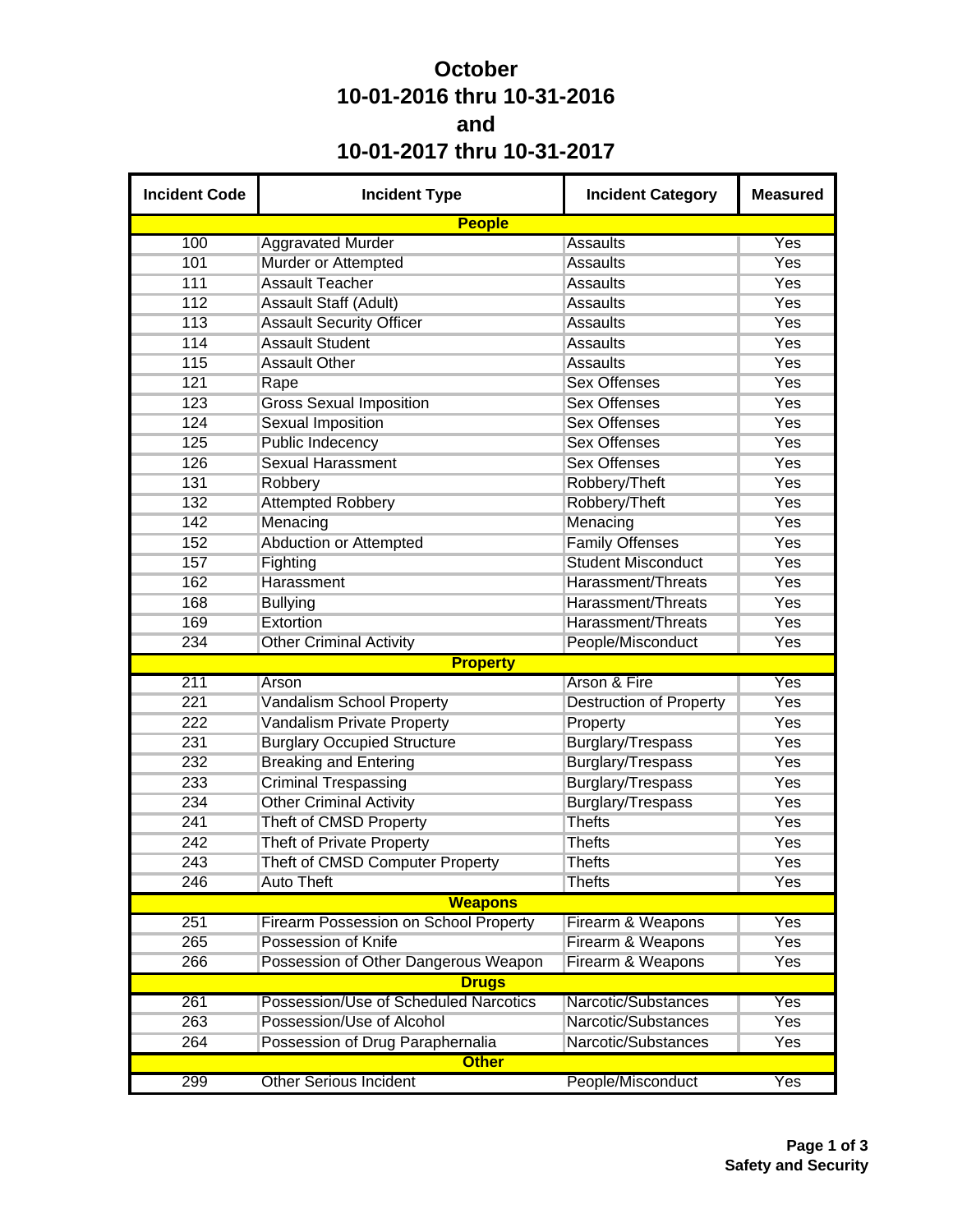|                                              |                      |        |                     |          |           |                      |  | <b>Safety and Security Monthly Summary - October</b> |                                              |        |                      |                     |                      |       |                                              |        |          |         |                 |       |
|----------------------------------------------|----------------------|--------|---------------------|----------|-----------|----------------------|--|------------------------------------------------------|----------------------------------------------|--------|----------------------|---------------------|----------------------|-------|----------------------------------------------|--------|----------|---------|-----------------|-------|
| <b>High School</b>                           |                      |        |                     | K8       |           |                      |  |                                                      |                                              |        | <b>Monthly Total</b> |                     |                      |       |                                              |        |          |         |                 |       |
|                                              | <b>All Incidents</b> |        |                     |          |           | <b>All Incidents</b> |  |                                                      |                                              |        |                      |                     | <b>All Incidents</b> |       |                                              |        |          |         |                 |       |
| Oct 16-17<br>46                              |                      |        |                     |          | Oct 16-17 |                      |  | 112                                                  |                                              |        |                      | Oct 16-17 (Monthly) |                      | 158   |                                              |        |          |         |                 |       |
| Oct 17-18                                    |                      | 63     |                     |          |           | Oct 17-18<br>105     |  |                                                      |                                              |        | Oct 17-18 (Monthly)  |                     |                      | 168   |                                              |        |          |         |                 |       |
| Change                                       |                      |        |                     | 37%      |           |                      |  | Change                                               |                                              |        |                      | $-6%$               |                      |       | Change                                       |        |          | 6%      |                 |       |
| <b>Quantity - Measured Serious Incidents</b> |                      |        |                     |          |           |                      |  |                                                      | <b>Quantity - Measured Serious Incidents</b> |        |                      |                     |                      |       | <b>Quantity - Measured Serious Incidents</b> |        |          |         |                 |       |
|                                              |                      | People | hoperty<br>$\Omega$ | Weapons  | Drugs     | Other                |  |                                                      |                                              | People | Property             | Weapons             | Drugs                | Other |                                              | People | Property | Weapons | Drugs           | Other |
| Oct 16-17                                    |                      | 22     | 51                  | 8        |           |                      |  | Oct 16-17                                            |                                              | 80     | 10 <sub>1</sub>      |                     |                      | 10    | Oct 16-17 (Monthly)                          | 102    |          | 15 19   | 8               | 14    |
| Oct 17-18                                    |                      | 26     |                     | 10 11 13 |           |                      |  | Oct 17-18                                            |                                              | 68     | 15 <sub>l</sub>      | 8                   | $\overline{2}$       | 12    | Oct 17-18 (Monthly)                          | 94     |          | 25 19   | 15 <sup>1</sup> | 15    |

| <b>Monthly Total</b>                         |        |          |    |                  |       |  |  |  |  |  |  |
|----------------------------------------------|--------|----------|----|------------------|-------|--|--|--|--|--|--|
| <b>All Incidents</b>                         |        |          |    |                  |       |  |  |  |  |  |  |
| Oct 16-17 (Monthly)<br>158                   |        |          |    |                  |       |  |  |  |  |  |  |
| Oct 17-18 (Monthly)<br>168                   |        |          |    |                  |       |  |  |  |  |  |  |
|                                              |        |          |    |                  |       |  |  |  |  |  |  |
| 6%<br>Change                                 |        |          |    |                  |       |  |  |  |  |  |  |
| <b>Quantity - Measured Serious Incidents</b> |        |          |    |                  |       |  |  |  |  |  |  |
|                                              | People | Property |    | Weapons<br>Drugs | Other |  |  |  |  |  |  |
| Oct 16-17 (Monthly)                          | 102    | 15       | 19 | 8                | 14    |  |  |  |  |  |  |
| Oct 17-18 (Monthly)                          | 94     | 25       | 19 | 15               | 15    |  |  |  |  |  |  |



## **105** 120 160**Measured Serious Incident K-8 Schools Monthly Trend Analysis** 80

0

40



**Measured Serious Incident High Schools Monthly Trend Analysis**

75

Oct 16-17 Oct 17-18

105